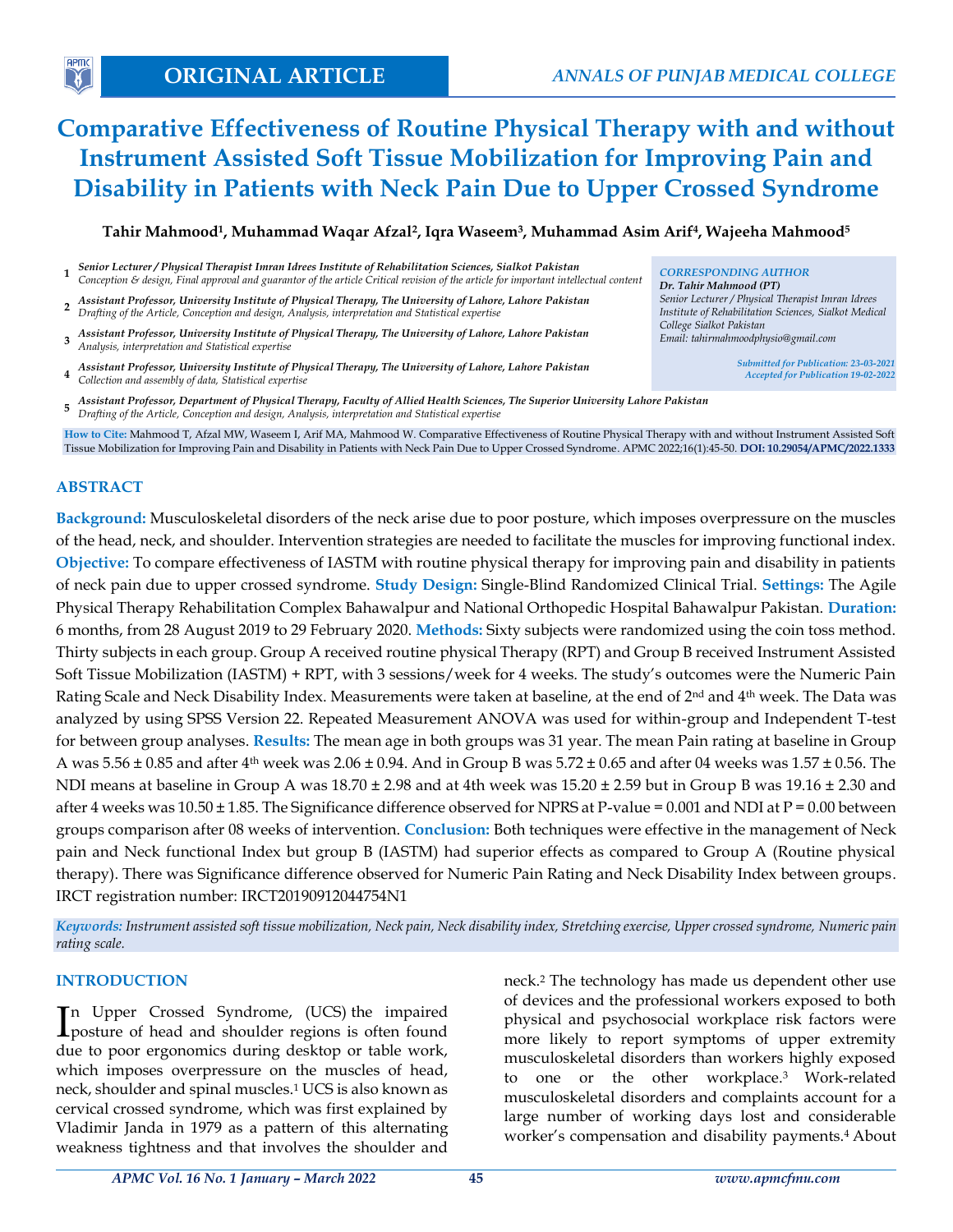57% of office employees have neck and shoulder pain complaints.<sup>5</sup> Poor posture and tight musculature in UCS can cause the joints to become misaligned inducing symptoms.<sup>6</sup> UCS symptoms such as pain, limited range of motion, disability of neck, management includes chiropractic care, physical therapy and exercise. Regarding upper cross syndrome; cervicogenic headache,<sup>7</sup> tension headache and migraine are also associated symptoms of forward head Posture.8 These musculoskeletal disorders signs and symptoms start appearing and the body develops a specific pattern that can be managed in different ways including lifestyle modification at early stages. To correct, interventional strategy are needed to correct, realign or reverse the developing pattern.<sup>9</sup> Manual Therapy including Mobilization and Manipulation are very effective techniques in reduction of pain and decreasing disability. <sup>10</sup>The basic aim is to correct and realign deformity with decreased stress on respective joints using exercise or stretching patterns facilitation on inhibited muscles. IASTM is aimed to treat inhibited muscles adhesions and restrictions. It has deep penetration, and perception of the vibration during strokes helps to detect the adhesions. <sup>11</sup> It provides a mechanical advantage of force and helps to break the scar and fascial restrictions, mechanoreceptor and mechano-nociceptors stimulation. The IASTM was thought to be more effective and patient outcomes analysis and a systematic approach to better match myofascial therapy interventions for patient presentation<sup>12</sup> IASTM mechanism based on breaking the cross-linkages that is energy efficient for practitioners and having its own indications and can replace the surgical requirement in some cases.<sup>13</sup> Recently, an approach gaining popularity over the past years is the combination of Instrument Assisted Soft Tissue Mobilization Technique (IASTM -T) with stretching protocol.14\*- The lack of evidence available on neck pain due to upper crossed syndrome using IASTM, this study focused on the use of Instrument - Assisted Soft Tissue Mobilization. The study assumed the hypothesis that, which treatment is more effective with significant differences between groups A and B. The aim was to compare effectiveness of IASTM with routine physical therapy for improving pain and disability in patients of neck pain due to upper crossed syndrome.This technique will minimize the hand, shoulder as well as neck-related musculoskeletal disorders concerning individuals. It guides a specific site of tissue lesion, restriction and helps in targeting the point rather than manual ways which covers a larger area of contact.

## **METHODS**

This randomized clinical trial was conducted at The Agile Physical Therapy Rehabilitation Complex Bahawalpur and National Orthopedic Hospital, Bahawalpur Pakistan. Duration of the study was 6 months, from 28 August 2019 to 29 February 2020.

The sample size n=60 , calculated by the following formula N=  $(Z_{1-\beta} + Z_{1-\alpha}/2)^2(\delta^2 + \delta^2)/(\mu_1 \mu_2)$  /2, where desired Power of the study=  $β = 95%$  desired Level of Significance =  $\alpha$  = 5% expected Mean Difference in Visual analogue score=  $\mu$  <sub>1</sub>-  $\mu$  <sub>2</sub> = 25.50-44.60=19.10. Standard Deviation of treatment Group=  $\delta_1$ = 7.30, Standard Deviation of Conventionally treated group =  $\delta_2$ = 14.60 Sample size in each group,  $n = 12.0^{15,16}$  Non-probability purposive sampling technique was used in this study.

Only male gender, having age of 18-40 years and Diagnosed patients with the upper crossed syndrome who have chronic neck pain for more than 3 months and having neck pain scoring more than 3 on the Numeric Pain Scale were included in this study. The subjects with any previous surgery, any type of Infection**,**  Hypersensitive skin**,** Diabetes Mellitus type II**,** Having Traumatic Injury**,** Psychological disorder**,** Manual therapy contraindication like osteoporosis, infection, disc-herniation, acute Inflammation, burn scars, closed /non-complicated fractures and pen wound including all in which IASTM is contraindicated were excluded from the study.17,19

After taking approval from Institutional Review Board of 'The University of Lahore' (REF # IRB-UOL-FAHS/60/2019). The sample size was taken N=30 in each group after screening of 86 patients with symptoms of upper crossed syndrome. All the subjects participating in the study were confirmed for the presence of upper crossed syndrome, by standing along the wall, while on their back towards wall. In this way forward head posture was assessed. Posture included anterior rolled shoulders, winged scapula, and anterior head carriage associated with muscle imbalances including 1. Hypertonic-Pectoralis, Levator scapulae, upper trapezius muscles, and sub-occipital musculature 2. Inhibited - Lower trapezius, Latissimus dorsi, Rhomboids, and subscapularis muscles. 3. Weakness -Deep neck flexors as a unit (to evaluate individual muscles is difficult).<sup>15</sup>

All ethical values including privacy and confidentiality were maintained as mentioned in Helsinki Declaration and was conducted according to CONSORT Guidelines. (Consort Flow sheet attached) For Baseline data, subjects were asked to rate their pain from 0-10 on the Numeric pain rating scale. NDI has 10 sections with 5 scores in each section. The score was calculated from 50 and converted into percentage. NDI has reliability, correlation coefficient of  $r = 0.94$ -0.99 and for pain was  $r = 0.81$ -0.89.18 The baseline data was recorded by a blind assessor. The subjects were randomized using coin toss method and 30 subjects were allocated to each group A and B. Nonprobability purposive sampling technique was used.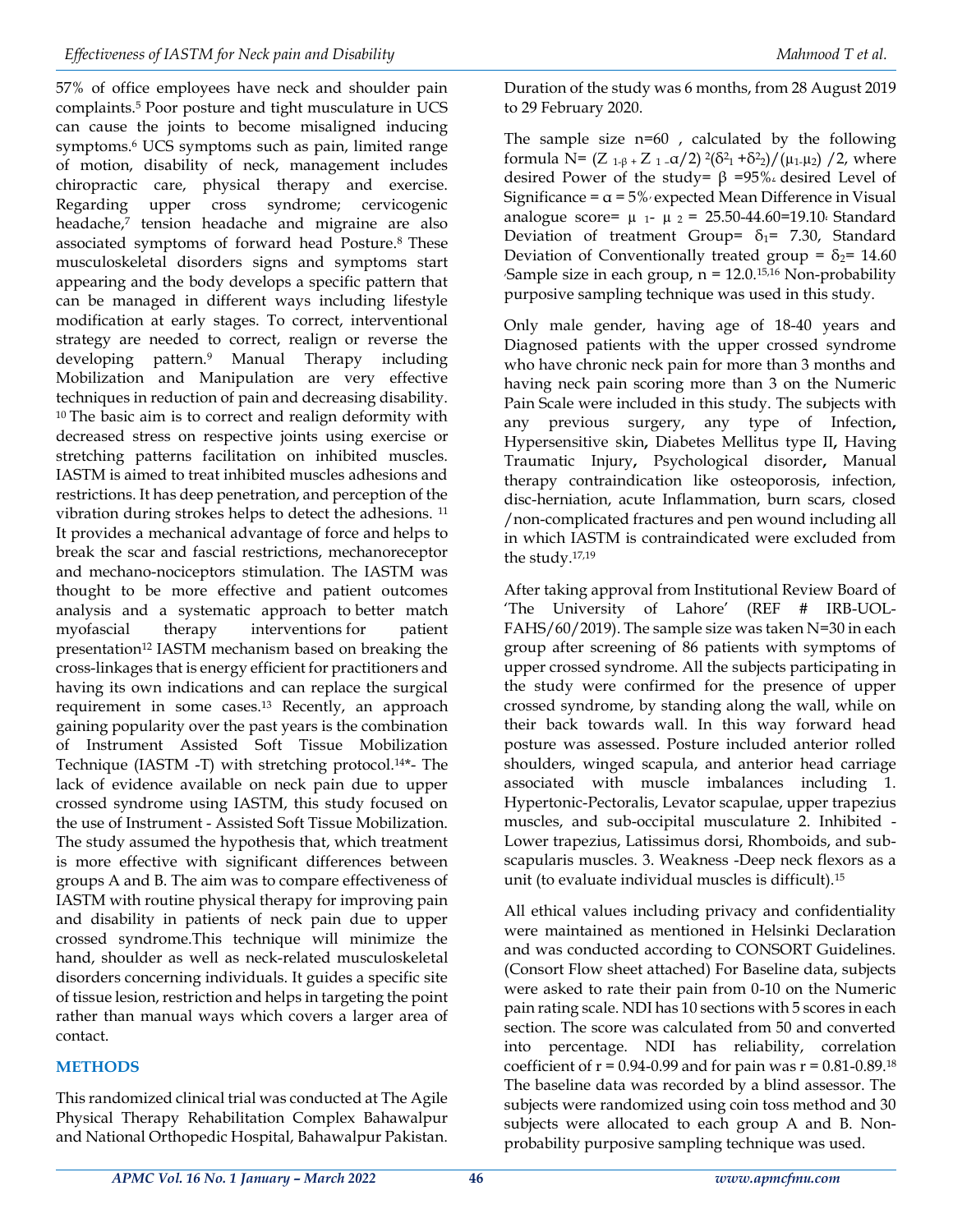

In Group A after warm up sessions, routine Exercise including stretching and posture correction were performed for involved Muscles of Neck (Sub-Occipitals), Latissimus Dorsi, Rhomboids, Pectoralis, levator Scapulae and Trapezius. In group B, Instrument Gua Sha Tools (GST4, GST5) were used for soft tissue mobilization. We have used facilitation methods for breaking the adhesions. Emollient Gel/Lubrication gel (Hawk Grips product) was also be used for the lubrication to make the skin easy for the tool to move.18, 19 The instrument has two sides, one is treatment side and other is holding side. IASTM has different types of strokes including scanning, sweeping, j-Stroke, fileting, fanning and swiveling types of strokes for soft tissue mobilization.

For pectoralis major, subjects were asked to lie supine with their thorax front side exposed. In abduction, restriction or adhesions was located using scanning and gel was applied. The average force of 10 Newton during mobilization was used following Graston protocol but there is no still no authentic evidence statin But still, there is a need to specify the angle of treatment, force delivered, and frequency of stroke20,21 After scanning and sweeping over the pectoralis muscle starting from the sternal to humeral head fanning with the humeral head, further fileting strokes and lifting was applied in direction perpendicular holding the device parallel to pectoralis major for 1-2 minutes. (Figure 1).

**Figure 1: Pectoralis Major Scanning (Right Side)**



The Levator Scapulae was mobilized in sitting with curved edge (hook of tool i.e. Bevel) of the tool at 45 degree J –stroke down to up and up to down, for 20 -30 seconds. Then brushing with asking the patient to rotate on the other side while holding for 5 seconds and applying pressure while neck is rotated on other side (Figure 2).

#### **Figure 2: Levator Scapulae –Brushing**



Brushing while asking the patient to rotate on the other side while holding for 5 seconds and applying pressure while neck is rotated on other side. For upper trapezius muscles Instrument (Tool No. 04) was applied over the muscle with slight pressure in sitting, while locating the restrictions (scanning) followed by sweeping in direction of the muscle belly. Then neck was moved to opposite side to stretch the trapezius muscle. (Figure 3)

## **Figure 3: Upper Trapezius –Scanning**



For upper trapezius muscles Instrument (Tool No. 04) was applied over the muscle with slight pressure in sitting, while locating the restrictions followed by sweeping in direction of the muscle belly. The latissimus dorsi, rhomboids were facilitated with swiveling maneuver followed by sweeping (was applied with instrument held and 30 degrees with bevel up). Then the same exercise was performed by subjects as given in Routine Physical Therapy (RPT) (Group A). The data was collected again after 2 weeks (06 sessions) and then after 4 weeks (12 sessions) and results were compared for variables of interest.

The SPSS (Statistical Package for Social Sciences) Version 22.0 was used for data analysis. The numerical data like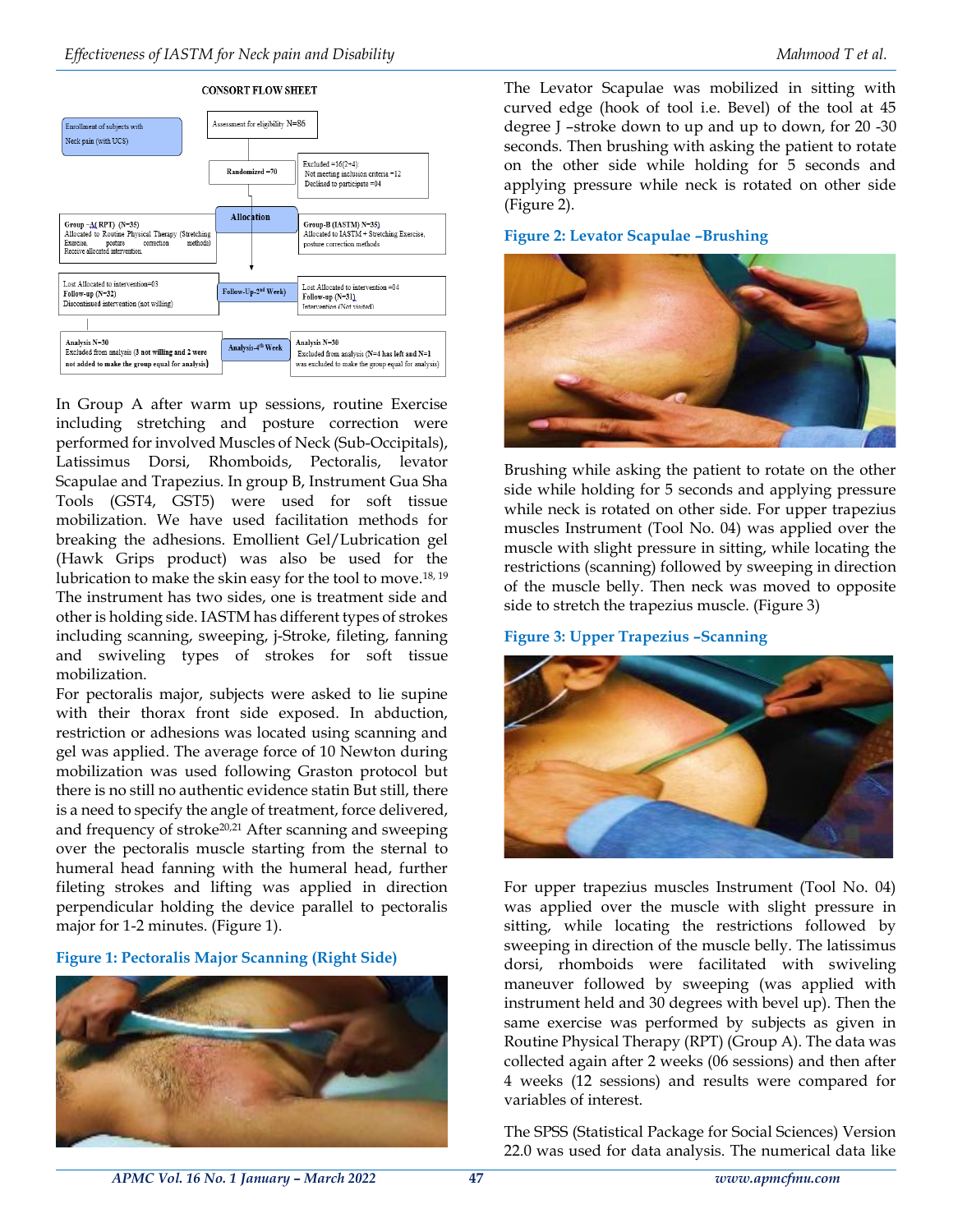Body Mass Index were given in standard categories, while Age, NDI and NPRS are presented in the form of Mean ± SD. After fulfilling parametric assumptions, approximate normal distribution of data (skewness and Kurtosis), repeated Measurement ANOVA (Analysis of Variances), Bonferroni was used for mean difference (±SD) in Numeric Pain Rating and Neck Disability Index within groups. Independent sample t-Test was used for the comparison between groups i.e. A (RPT) and B (IASTM). Criteria of significance i.e., p-value <0.05 was

## **Table 1: Demographic Profile of Participants**

taken as significant (95% CI= Confidence Interval).

## **RESULTS**

There were N=30 male participants in experimental group (IASTM) and N=30 in Routine physical. There were 10 married in group A and 12 in group-B. Body Mass Index of the most participants were normal (n=31) category. The bankers and students were mostly included and socioeconomic status was middle class of more than half of the participants. The mean age in group B was 32.60 ± 5.55 group A was 31.50 ± 6.38. (Table 1)

|                        |               | <b>RPT</b> (Routine Physical | <b>IASTM</b> (Instrument Assisted Soft<br><b>Tissue Mobilization</b> ) Group B |  |  |
|------------------------|---------------|------------------------------|--------------------------------------------------------------------------------|--|--|
|                        | Category      | Therapy) Group A             |                                                                                |  |  |
| <b>Marital Status</b>  | Married       | 10                           | 12                                                                             |  |  |
|                        | Un-Married    | 20                           | 18                                                                             |  |  |
|                        | Under Weight  | 10                           | 12                                                                             |  |  |
| <b>Body Mass Index</b> | Normal Weight | 16                           | 15                                                                             |  |  |
|                        | Over Weight   | 04                           | 03                                                                             |  |  |
|                        | Bankers       | 09                           | 14                                                                             |  |  |
|                        | IT workers    | 6                            | 10                                                                             |  |  |
| Occupation             | Students      | 10                           | 4                                                                              |  |  |
|                        | Others        | 5                            | $\overline{2}$                                                                 |  |  |
|                        | Upper class   | 3                            | 5                                                                              |  |  |
| Socioeconomic Status   | Middle Class  | 17                           | 22                                                                             |  |  |
|                        | Lower Class   | 10                           | 03                                                                             |  |  |
| Age                    | Mean          | $31.50 \pm 6.38$             | $31.20 \pm 5.92$                                                               |  |  |

Group B (IASTM) pain mean was  $5.72 \pm 0.65$  at baseline and decreased to 1.57 ± 0.56 after 4 weeks of intervention. Neck Disability Index Mean at base line in Group B was 19.16 ± 2.30 after 04 weeks deceased with of 10.50 ± 1.85.

Both of the groups showed improvement but there was more improvement in the experimental group (B) compared to RPT (A). (Table 2)

## **Table 2: Within Group A and B - Descriptive statistics for pain and neck disability index**

| Outcome                            | Assessment            | Group                                                                 | N  | Mean        | <b>STD.</b> Deviation | P-Value |
|------------------------------------|-----------------------|-----------------------------------------------------------------------|----|-------------|-----------------------|---------|
| Numeric Pain<br>Rating             | <b>At Baseline</b>    | Routine Physical Therapy (A)                                          |    | 5.56        | .85                   | .00     |
|                                    |                       | Instrument Assisted Soft Tissue Mobilization (B)                      | 30 | 5.72<br>.65 |                       |         |
|                                    | After 02 Weeks        | Routine Therapy (A)                                                   |    | 3.83        | .74                   | .00     |
|                                    |                       | Instrument Assisted Soft Tissue Mobilization (B)<br>.55<br>30<br>2.91 |    |             |                       |         |
|                                    | After 04 Weeks        | Routine Physical Therapy (A)<br>30                                    |    | 2.06        | .94                   | .00     |
|                                    |                       | Instrument Assisted Soft Tissue Mobilization (B)<br>30<br>1.57<br>.56 |    |             |                       |         |
| <b>Neck</b><br>Disability<br>Index | At Baseline           | Routine Physical Therapy (A)                                          |    | 18.70       | 2.98                  | .00     |
|                                    |                       | Instrument Assisted Soft Tissue Mobilization (B)                      | 30 | 19.16       | 2.30                  |         |
|                                    | <b>After 02 Weeks</b> | Routine Physical Therapy (A)                                          |    | 16.90       | 2.56                  | .00     |
|                                    |                       | Instrument Assisted Soft Tissue Mobilization (B)                      | 30 | 15.90       | 2.28                  |         |
|                                    | After 04 Weeks        | Routine Physical Therapy (A)                                          |    | 15.20       | 2.59                  | .00     |
|                                    |                       | Instrument Assisted Soft Tissue Mobilization (B)                      | 30 | 10.50       | 1.85                  |         |

*RPT=Routine Physical Therapy, IASTM=Instrument Assisted Soft Tissue Mobilization*

*Group B (IASTM) pain mean was 5.72 ±0.65 at baseline and decreased to 1.57± 0.56 after 4 weeks of intervention. Neck Disability Index Mean at base line in Group B was 19.16± 2.30 after 04 weeks deceased with of 10.51±1.85. Both of the groups showed improvement but there was more improvement in the experimental group (B) compared to RPT (A)*

Independent T-test showed that pain mean difference was  $4.13 \pm .86$  in IASTM group while it was  $3.50 \pm 1.00$  in group -A. Similarly, the Neck disability differences with mean  $8.66 \pm 1.74$  in IASTM group while  $3.50 \pm .97$  was found in the group A. Numeric Pain rating and Neck

Disability Index showed significant improvement between RPT and Experimental group (IASTM) shown by P value of .01 for NPRS while .00 for Neck Disability Index. (Table 3)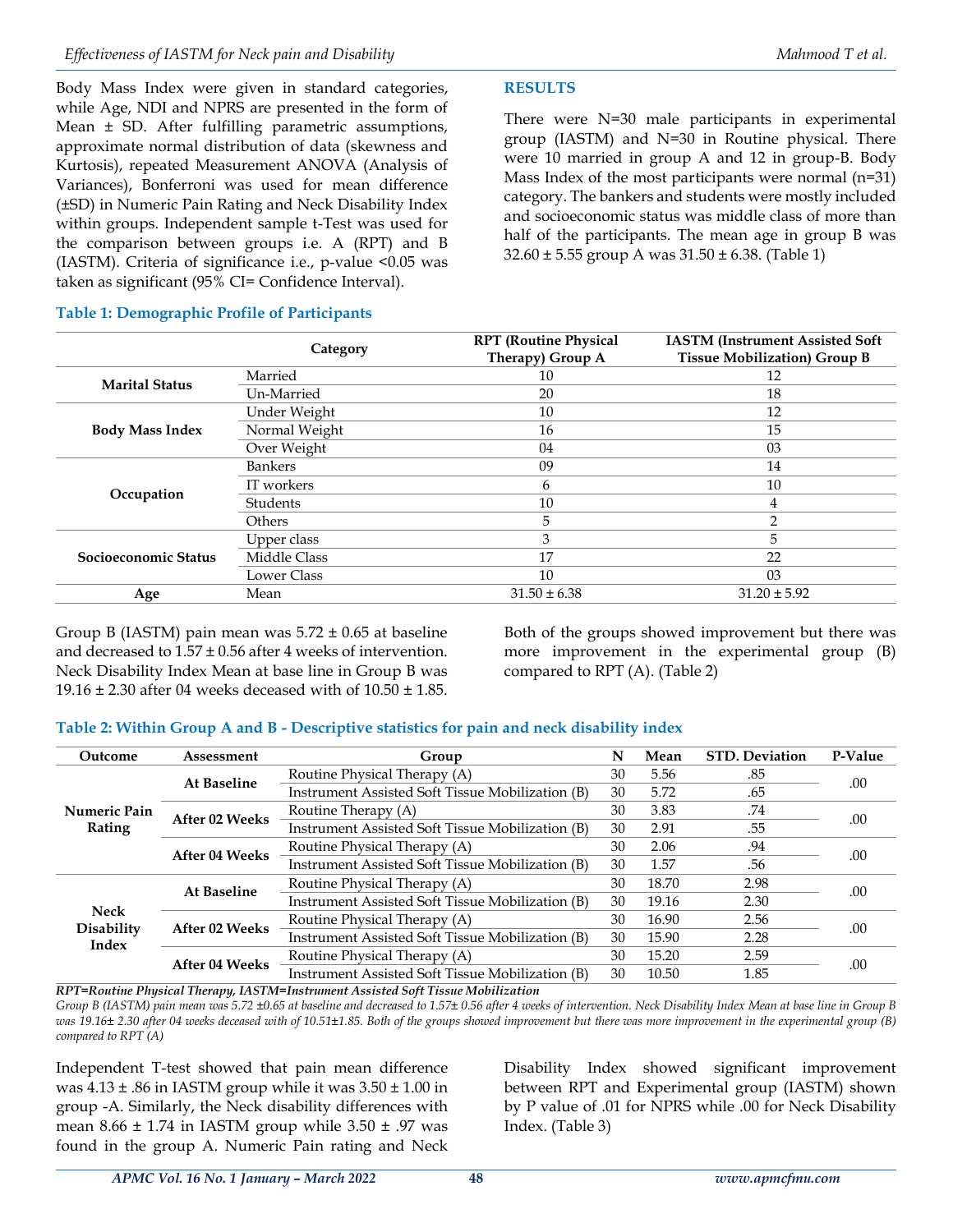|  | Table 3: Between the Group A and B: Mean difference of pain and neck disability index: |  |
|--|----------------------------------------------------------------------------------------|--|
|--|----------------------------------------------------------------------------------------|--|

|                                  |                                       | <b>Levene's Test for</b><br><b>Equality of Variances</b> |      | <b>T-test for Equality of Means</b> |       |                     |              |                       |                                              |       |
|----------------------------------|---------------------------------------|----------------------------------------------------------|------|-------------------------------------|-------|---------------------|--------------|-----------------------|----------------------------------------------|-------|
|                                  |                                       | F                                                        | Sig. | t                                   | Df.   | Sig. (2-<br>tailed) | Mean<br>Dif. | Std.<br>Error<br>Dif. | 95% Confidence Interval<br>of the Difference |       |
|                                  |                                       |                                                          |      |                                     |       |                     |              |                       | Lower                                        | Upper |
| <b>NPRS</b><br><b>Difference</b> | Equal variances<br>assumed            | 1.09                                                     | .30  | 2.61                                | 58.00 | .00                 | .63          | .24                   | .14                                          | 1.11  |
|                                  | Equal variances<br>not assumed        |                                                          |      | 2.61                                | 56.59 | .00                 | .63          | .24                   | .14                                          | 1.11  |
| <b>NDI</b><br>Difference         | Equal variances<br>assumed            | 8.70                                                     | .00. | 14.13                               | 58.00 | .00.                | 5.16         | .36                   | 4.43                                         | 5.89  |
|                                  | <b>Equal variances</b><br>not assumed |                                                          |      | 14.13                               | 45.41 | .00                 | 5.16         | .36                   | 4.43                                         | 5.9   |

*NPRS =Numeric Pain Rating Score, NDI= Neck Disability Index, Level of significant at <0.05*

*Numeric Pain rating and Neck Disability Index showed significant improvement between RPT and Experimental group (IASTM) shown by P value of .01 for NPRS while .00 for Neck Disability Index*

## **DISCUSSION**

This study was conducted on 60 subjects, with concealed allocation of 30 subjects, randomized by coin toss method in each group on the basis of inclusion and exclusion criteria. The result stated that Instrument Assisted Soft tissue mobilization technique with addition exercise was dominant for improving pain and Neck Disability Index. It has statistically significant difference compared to routine physical Therapy group alone. IASTM significantly improved the outcomes including NPRS (P=.00) and Neck functioning Index (P=.01). In UCS management manual postural Correction as experimental compared to self-stretching in control group. The manual postural correction was found effective compared to control group regarding pain and Disability. The p value was <0.05. The study concluded that combined manual therapy was equally effective for improving pain.<sup>22</sup> In current study neck pain and Disability scores were decreased in IASTM (Group-B) with  $P < 0.05$  which is quite similar to the results of the study on chronic neck pain. The studies with Gua Sha Tools for Chronic Musculoskeletal neck pain on 48 subjects randomized in two equal groups and followed up the intervention for 7 days. There was significant reduction of pain, Improvement in Neck Disability and ROM in Gua Sha Group which directly affected the Quality of Life. The significant difference was observed as P<0.00.<sup>23</sup> In contrast to our study, where statistically significant difference were found in IASTM compared to RPT. In another study, Manual therapy compared to IASTM, IASTM used for sensing the restrictions on levator scapulae and tool was moved over the belly of the muscle. The findings showed contra lateral side active flexion improvement but statistically significant differences were found for NPRS and NDI.<sup>24</sup> In current study neck pain within group was  $5.56 \pm 0.85$  at baseline, while at follow up was  $2.06 \pm 0.94$  while in experimental group it was  $5.70 \pm 0.65$  and  $1.57 \pm 0.58$  respectively. The results regarding neck pain showed that pain in

experimental group was improved more compared to RPT group which shows that IASTM was more effective compared to Routine physical therapy alone. The P value was 0.01. The literature supports that when increased in mobility of neck there will be decrease in pain in neck as well.<sup>25</sup> Neck Disability index in this study at base line in IASTM (Experimental group) -Group was  $19.16 \pm 2.30$ and after 04 weeks was  $10.50 \pm 1.85$ . Both of the groups showed improvement but there was more improvement in the experimental group treated with IASTM shown P=0.00 as P<0.005 .In one of the national study with Mulligan as trial compared to Maitland as control, the NDI at baseline was  $17.32 \pm 7.88$  and follow up of weeks was 3.92 ± 3.34, while P= 0.18, which shows that Mulligan Mobilization Natural Apophyseal Glides were dominant on Maitland in Managing Neck pain.<sup>26</sup> The efficacy of IASTM, stated that it is effective for soft tissue mobilization, the mechanism is by increasing flow of blood, myofascial release, and interruption of pain pathway and also increase in flexibility.<sup>27</sup>

## **CONCLUSION**

The results showed that instrument-assisted soft tissue mobilization in combination with stretching exercises are more effective in the management of Pain and Improving Neck functioning. There were significant differences in improvement in the IASTM group for the Pain and Neck disability index  $(P < 0.05)$  that support our alternative hypothesis.

## **LIMITATIONS**

This study was limited to only male participants, there was no homogeneity of techniques and the application of force during the application is not specified.

## **SUGGESTIONS / RECOMMENDATIONS**

The conduction of the study in different demographic and both genders will make the results more generalized.